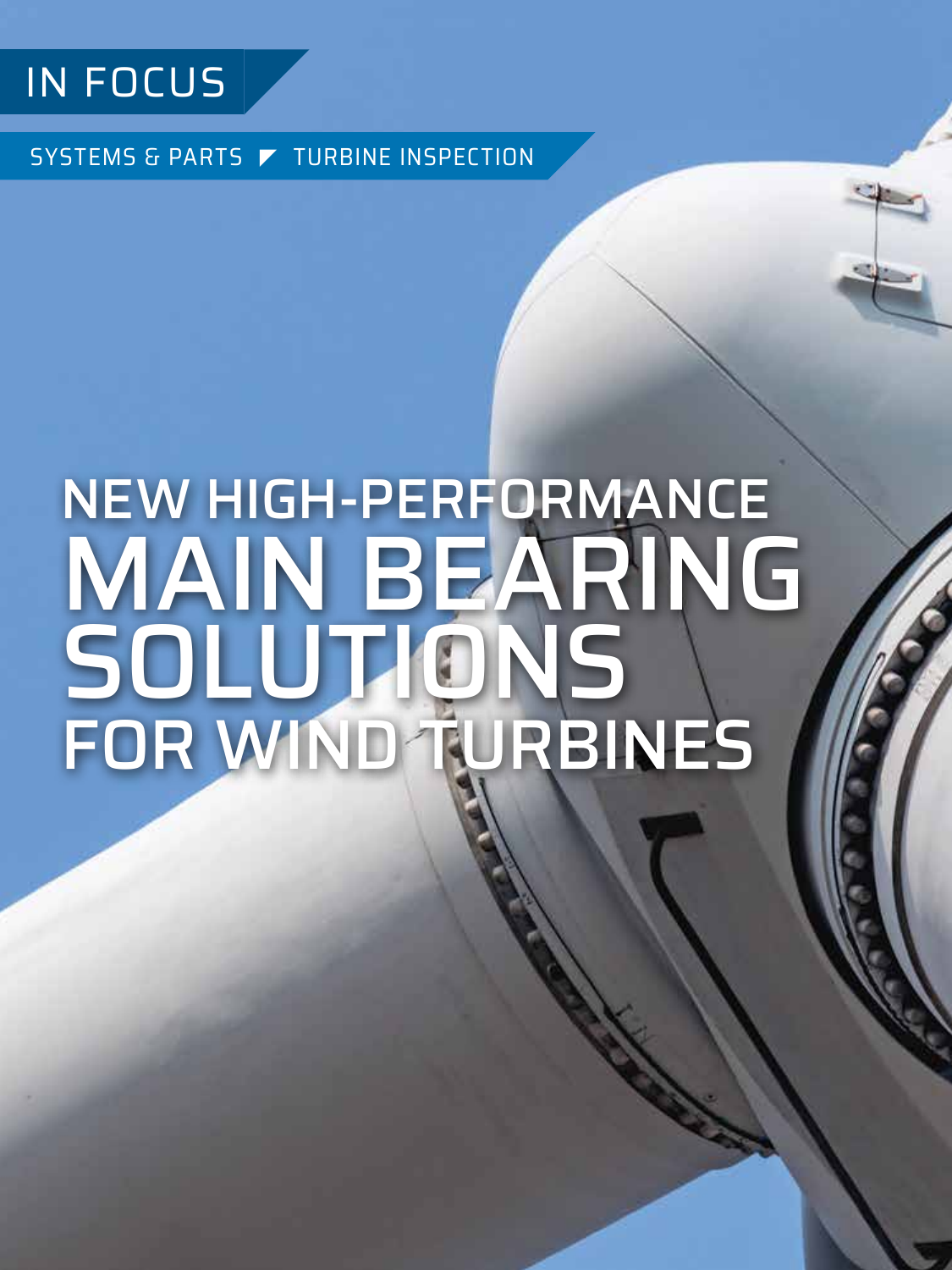

*A new bearing design is able to perform under high-thrust loads while still maintaining its excellent misalignment characteristics.*

**By ANTONIO SILVERIO and ANANT BHAT**

The Consequer oday's modern wind turbines can produce more than 7 MW of electrical power per unit — with offshore prototypes capable of achieving an output of as much as 12 MW — making these majestic machines an indispensable source of energy to help mitigate the detrimental effects of climate change. Consequently, ensuring that wind turbines operate reliably with minimal downtime is vitally important — not just for the environment, but also for wind-farm operators, utilities, and their customers. One area of opportunity for improving wind-turbine reliability involves the rotor shaft bearing support, a vital component inside the turbine's nacelle where the bearing is subjected to particularly high loads.

In response to increasing incidents of failed bearings in the field, global industrial and automotive supplier Schaeffler began an investigation into the causes of these main bearing failures. In addition to generating significant improvements to currently used bearing solutions, Schaeffler's research resulted in a new spherical roller bearing design for wind-turbine main shaft applications that offers high wear resistance as well as considerably lower friction torque and operating temperatures than the conventional standard. As such, this innovation has the potential to significantly extend the turbine's operating life.



Figure 1: Rotor shaft bearings are subjected to a range of dynamic loads, especially high axial loads.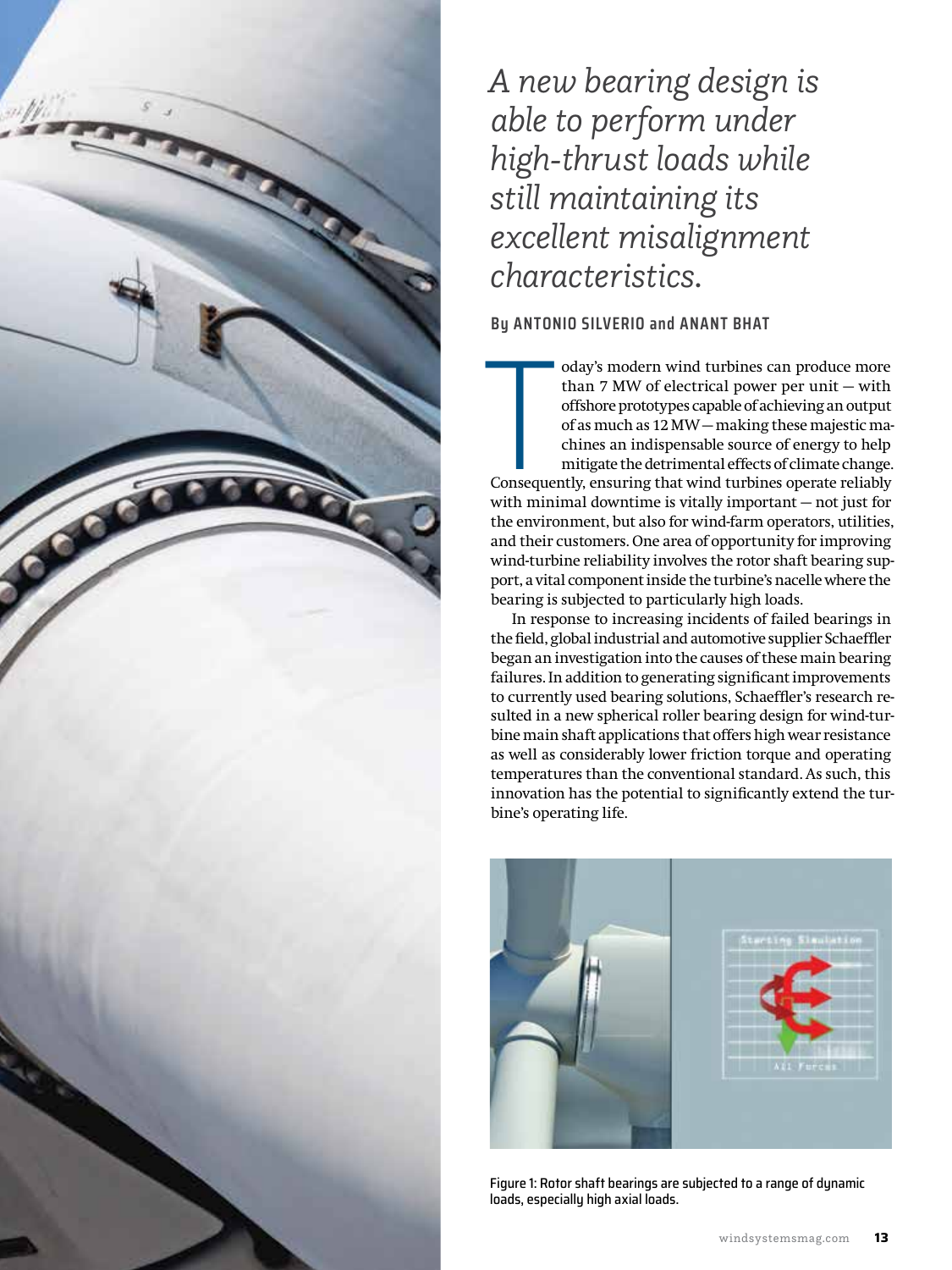### RECOGNIZING AN OPPORTUNITY FOR IMPROVEMENT

Inside a wind turbine, the main shaft supports the main rotor hub and transmits rotational energy in the form of torque from the rotor hub to the gearbox. This application requires high reliability as well as robust resistance to the high loads generated by the rotor blades. Due to the high levels of thrust generated in this environment (see Figure 1), conventional double-row symmetrical spherical roller mainshaft support bearings used in wind turbines experience uneven internal load distribution between the roller rows. This causes the rotor-side row to have lower load, while the gearbox-side row is potentially overloaded. Because of the low speed of the rotor shaft, only a minimal grease lubrication film is generated. This, in turn, produces a metal-to-metal running condition. The result: a high rate of surface wear, poor performance, and, ultimately, premature bearing failure.

As part of Schaeffler's extensive investigation of failed bearings — which was based on data obtained by analyzing the performance of approximately 10,000 wind turbines throughout the world  $-$  it was noted that a significant percentage of failures occurred mostly in bearings used in 3-point support rotor shaft systems. This shaft system is fitted with standard spherical roller bearings designs that feature two rows of symmetrical barrel rollers. Most of the damage was found to be concentrated internally on the axially loaded row (downwind) of the locating bearings. The damage, observed primarily at the surface level, is classified in accordance with ISO15243 as either fatigue occurring near the surface (also known as surface distress) or abrasive wear.

As mentioned earlier, abrasive wear in wind turbine main bearings operating under random conditions is primarily caused by varying shaft speed and loads that can lead to a very thin or nonexistent lubricating film. If the separating lubricant film between the roller and raceways surfaces is allowed to degrade, micropitting, smearing, and, eventually, extensive damage (spalling) at surface levels will be the result (see Figure 2).

### OPTIMIZING THE EXISTING STANDARD

In order to offer customers a choice of solutions that would best meet their objectives and budget requirements, Schaeffler began by looking at optimizing the performance and service life of standard spherical roller bearings currently used in this application.

The first step was to develop and validate a lubricant formulated with the proper load-carrying properties for a variety of operating conditions, including low shaft speeds and extreme loads. Beyond merely improving the lubrication conditions, however, a strong emphasis was placed on optimizing the bearing design with enhancements such as extremely strict surface finish limits and special coatings on the rollers.

To that end, Schaeffler optimized the standard bearing design by applying the company's proprietary Triondur® C coating to the rollers. Triondur C is a metal-containing hydrogenous amorphous carbon coating that offers a high level



Figure 2: Spalling on the gearbox-side of a wind turbine main shaft bearing: the result of uneven load conditions.



Figure 3: Comparing wear on uncoated vs. Triondur C-coated rolling elements.



Figure 4: Bearing rolling element with Triondur C coating.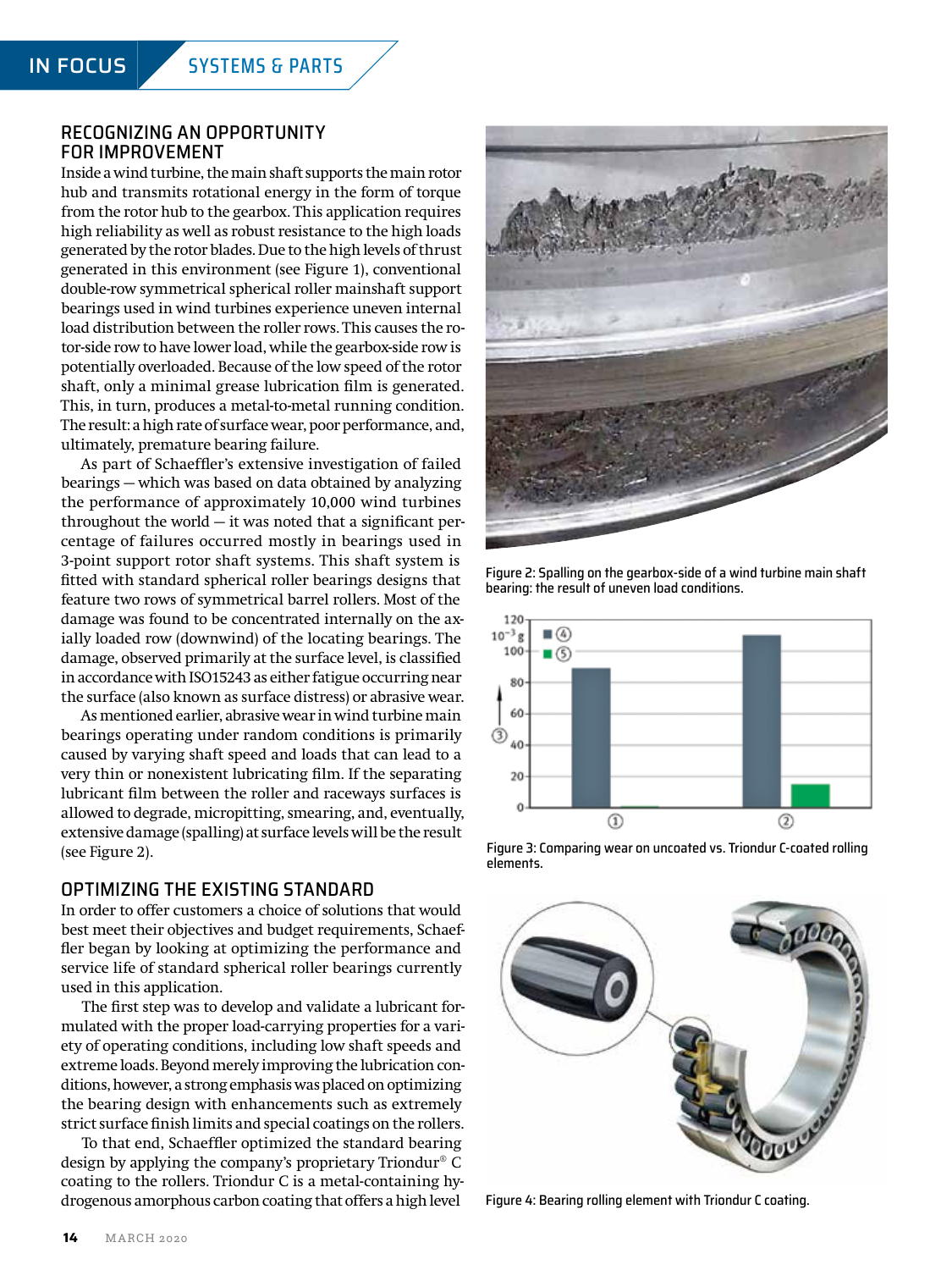

Figure 5: Cross section of asymmetric spherical roller bearing showing load being transferred through bearing.



Figure 6: Graphs showing test results of load conditions in a conventional spherical roller bearing (SRB) and Schaeffler's asymmetric spherical roller bearing (ASRB).

**Innovations such as the asymmetric** spherical roller bearing are designed to offer reduced maintenance costs and increased wind-turbine availability. In other words: greater productivity and profitability for wind farm operators.

of protection against abrasive and adhesive wear (see Figure 3). Due to its highly ductile coating structure, Triondur C can withstand the high contact pressures that routinely occur in rolling bearing applications. As a result, rollers finished with Triondur C (see Figure 4) significantly reduce sliding friction and minimize sliding-induced damage. To further mitigate the potential for sliding, Schaeffler's upgraded bearings use a two-piece brass cage that enables each roller row to rotate independently.

Other enhancements to the standard spherical roller bearing design included:

 $\blacktriangleright$  Improving the quality of the internal components' surface finish.

 $\blacktriangledown$  Optimizing the osculation (i.e. the roller-to-race conformity) in order to obtain the lowest contact pressures.

 $\blacktriangleright$  Using rollers with logarithmic profiling to reduce surface damage in the most critical contact areas.

 $\blacktriangledown$  Optimizing the internal clearance to both reduce the rotor shaft displacement under heavy thrust loads as well as improve the load-per-roller distribution.

 $\blacktriangleright$  Adding a central rib to the inner ring in order to increase axial rigidity as well as improve contact pressure distribution throughout all rollers to reduce surface damage.

In addition to optimizing the bearing itself, Schaeffler also looked at how the bearing replacement process could be made more efficient and economical. This analysis included considering the shaft on which the bearing is mounted. Due to the heavy fretting corrosion and material attrition that occurs during normal operation, many of these shafts require a reworked mounting surface — a complex and expensive process that involves removing the damaged layer and replating the shaft's outer diameter to return it to its original dimension. Not surprisingly, having to rework a shaft typically adds to the wind turbine's downtime. Schaeffler's solution: Save money and time by using a bearing with an undersized bore, thereby eliminating the need to rebuild the shaft altogether.

### ENGINEERING A DESIGN BREAKTHROUGH

Beyond merely optimizing the conventional bearing design used in most wind turbines, however, Schaeffler was determined to provide the ultimate bearing solution that would be able to perform under high-thrust loads while still maintaining its excellent misalignment characteristics. To that end, Schaeffler developed and patented a new bear